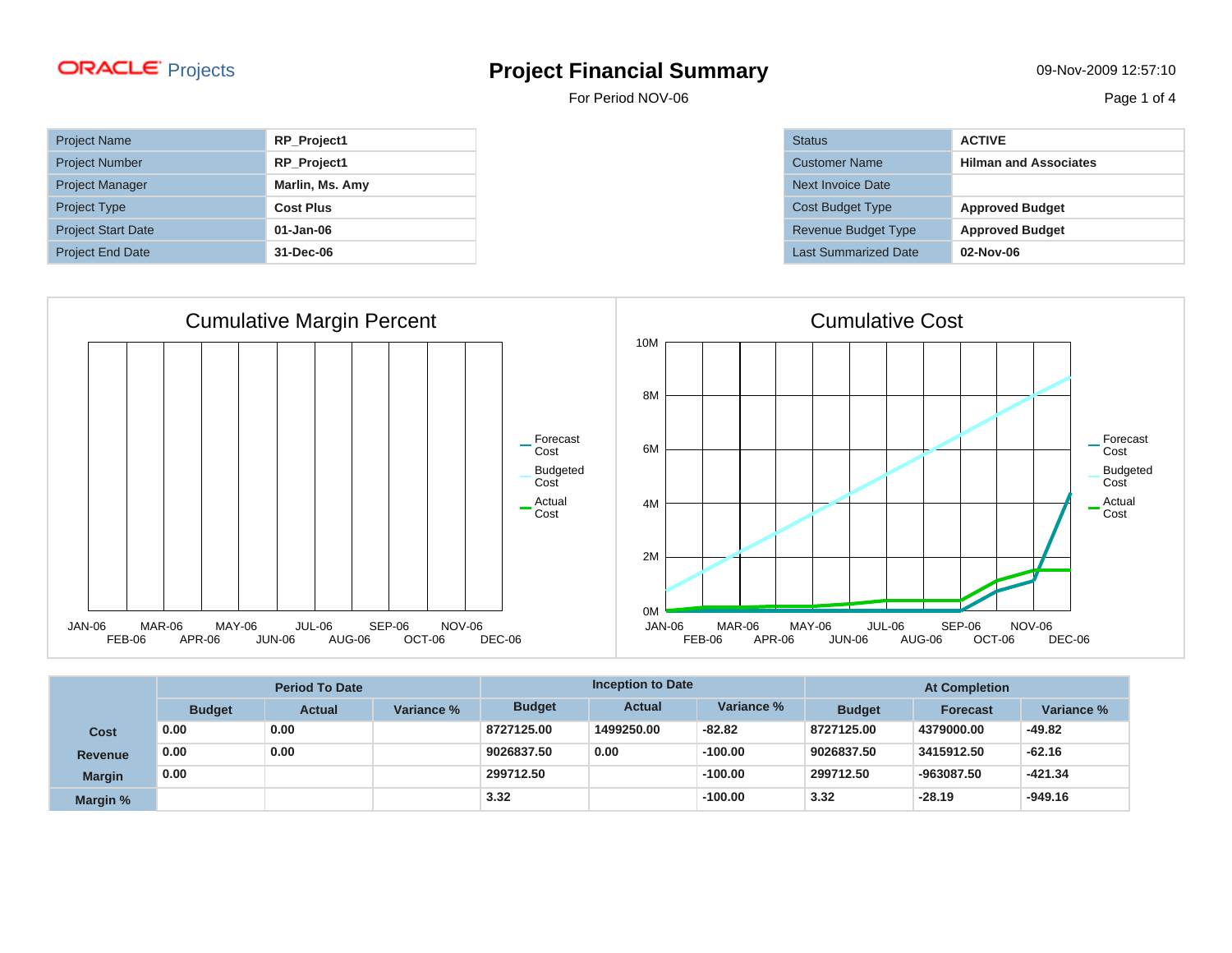For Period NOV-06 Page 2 of 4

| Cost                                                            |            |                 |                         |
|-----------------------------------------------------------------|------------|-----------------|-------------------------|
|                                                                 | <b>PTD</b> | <b>ITD</b>      | At<br><b>Completion</b> |
| <b>Current Budget Cost</b>                                      | 0.00       | 8727125.00      | 8727125.00              |
| Cost Variance of<br><b>Current to Original</b><br><b>Budget</b> | 0.00       | 1775675.00      | 1775675.00              |
| <b>Actual Cost</b>                                              | 0.00       | 1499250.00      | 1499250.00              |
| Cost Variance of<br><b>Actual to Current</b><br><b>Budget</b>   | 0.00       | -7227875.0<br>0 | -7227875.0<br>0         |
| <b>Committed Cost</b>                                           | 0.00       | 0.00            | 0.00                    |
| Actual Cost +<br>Commitments                                    | 0.00       | 1499250.00      | 1499250.00              |
| <b>ETC Cost</b>                                                 | 0.00       | 2879750.00      | 2879750.00              |
| <b>EAC Cost</b>                                                 | 0.00       | 4379000.00      | 4379000.00              |
| Over / Under Run                                                | 0.00       | -4348125.0<br>0 | -4348125.0<br>o         |

| <b>Revenue</b>                                                     |            |             |                         |
|--------------------------------------------------------------------|------------|-------------|-------------------------|
|                                                                    | <b>PTD</b> | <b>ITD</b>  | At<br><b>Completion</b> |
| <b>Current Budget</b><br>Revenue                                   | 0.00       | 9026837.50  | 9026837.50              |
| Revenue Variance of<br><b>Current to Original</b><br><b>Budget</b> | 0.00       | 1640577.50  | 1640577.50              |
| Revenue                                                            | 0.00       | 0.00        | 0.00                    |
| Revenue Variance of<br><b>Actual to Current</b><br><b>Budget</b>   | 0.00       | -9026837.50 | -9026837.50             |
| <b>Current Budget</b><br>Margin                                    | 0.00       | 299712.50   | 299712.50               |
| <b>Current Budget</b><br>Margin %                                  |            | 3.32        | 3.32                    |
| <b>ETC Revenue</b>                                                 | 0.00       | 3415912.50  | 3415912.50              |
| <b>EAC Revenue</b>                                                 | 0.00       | 3415912.50  | 3415912.50              |
| <b>Revenue at Risk</b>                                             | 0.00       |             |                         |

|                                                 | ITD             |
|-------------------------------------------------|-----------------|
| <b>Actual Cost</b>                              | 1499250.00      |
| <b>Physical Percent</b><br>Complete             | 397.09          |
| <b>Planned Value</b>                            | 8727125.00      |
| <b>Earned Value</b>                             | 34654540.6<br>հ |
| <b>Earned Value Cost</b><br>Variance            | 33155290.6<br>6 |
| <b>Earned Value</b><br><b>Schedule Variance</b> | 25927415.6<br>6 |
| Cost Performance<br>Index                       | 23.11           |
| Schedule<br>Performance Index                   | 3.97            |
| <b>Percent Spent</b>                            | -82.82          |
| <b>To Complete</b><br>Performance Index         | -14.24          |

**Earned Value**

| <b>Billing</b>       |      |            |  |  |  |  |
|----------------------|------|------------|--|--|--|--|
|                      | PTD  | ITD        |  |  |  |  |
| <b>Amount Billed</b> |      |            |  |  |  |  |
| <b>Billable Cost</b> | 0.00 | 1499250.00 |  |  |  |  |
| Non Billable Cost    | 0.00 | 0.00       |  |  |  |  |
| <b>Unbilled Cost</b> |      |            |  |  |  |  |

| Cash                                           |            |            |  |  |  |
|------------------------------------------------|------------|------------|--|--|--|
|                                                | <b>PTD</b> | <b>ITD</b> |  |  |  |
| <b>Total of Cash</b><br>Receivable             |            |            |  |  |  |
| <b>Total Cash</b><br>Commitments               | 0.00       | 0.00       |  |  |  |
| <b>Total Outstanding</b><br>Payables           |            | 55840.66   |  |  |  |
| <b>Total Outstanding</b><br><b>Receivables</b> | 0.00       | 0.00       |  |  |  |
| Net Cash Flow                                  |            | -47000.00  |  |  |  |

| <b>Collections</b>                     |      |  |  |  |
|----------------------------------------|------|--|--|--|
|                                        | ITD  |  |  |  |
| <b>Amount Past Due</b>                 |      |  |  |  |
| <b>Total Outstanding</b><br>Receivable | 0.00 |  |  |  |
| Unbilled<br><b>Receivables</b>         |      |  |  |  |
| <b>Unearned Revenue</b>                |      |  |  |  |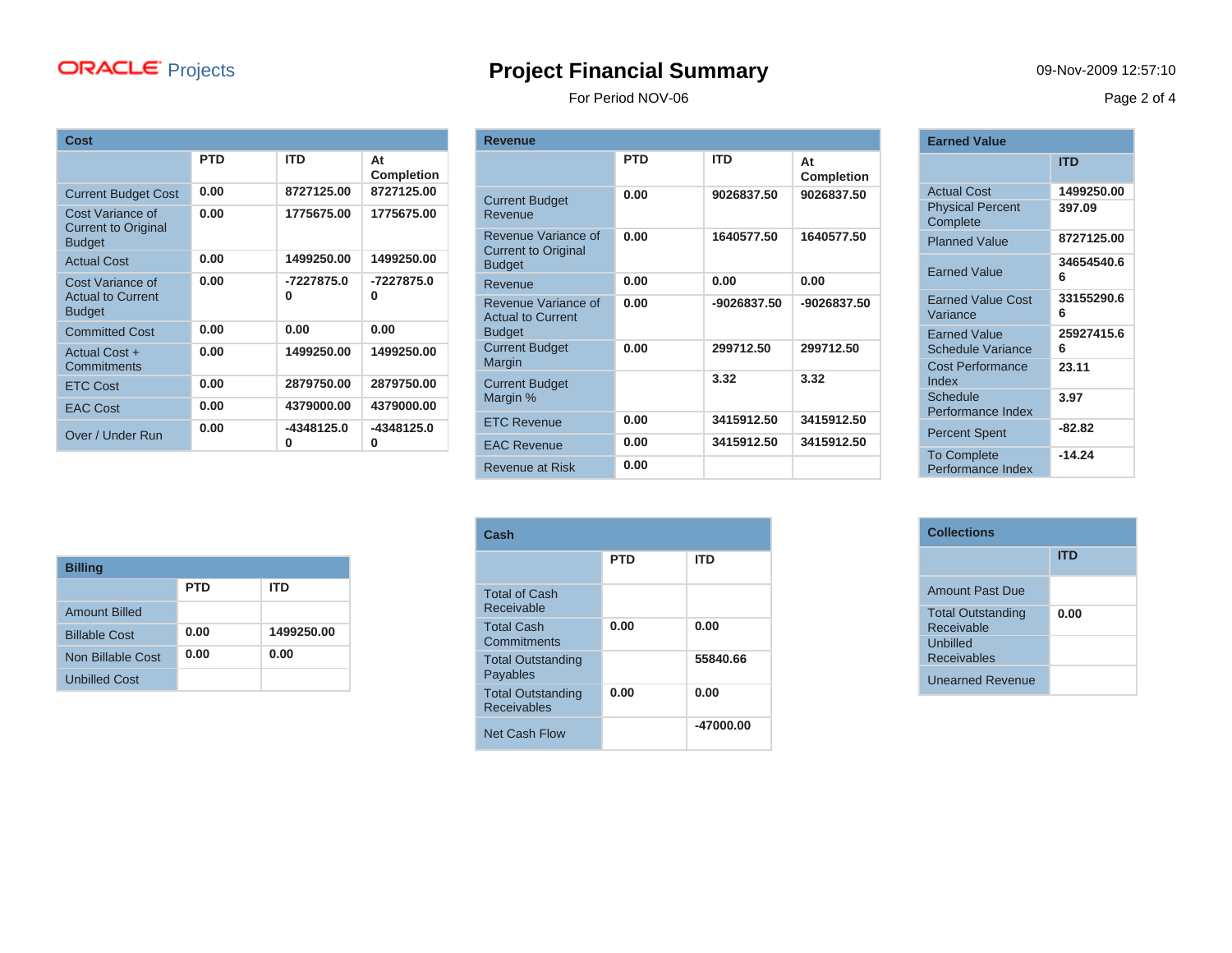For Period NOV-06 Page 3 of 4

| <b>Capital Cost</b>                 |            |  |  |  |  |
|-------------------------------------|------------|--|--|--|--|
|                                     | ITD        |  |  |  |  |
| <b>Capitalized Cost</b>             |            |  |  |  |  |
| Open CIP<br>Complete                | 0.00       |  |  |  |  |
| <b>Expense</b>                      | 1499250.00 |  |  |  |  |
| <b>Total Cost</b><br>Variance       | 1499250.00 |  |  |  |  |
| Capitalized cost %<br>of total cost |            |  |  |  |  |

| <b>Cost by Asset</b> |                               |                   |                                  |                           |                             |                                       |
|----------------------|-------------------------------|-------------------|----------------------------------|---------------------------|-----------------------------|---------------------------------------|
| <b>Asset Name</b>    | <b>Description</b>            | Category          | <b>Location</b>                  | Date Placed in<br>service | <b>ITD Capitalized Cost</b> | <b>Capital Event</b><br><b>Number</b> |
| Building 100         | Owned<br>office<br>building   | Asset<br>Category | USA, CA, SAN<br><b>FRANCISCO</b> | 31-Mar-04                 |                             |                                       |
| Furnace              | Owned<br>office<br>building   | Asset<br>Category | USA, CA, SAN<br><b>FRANCISCO</b> | 31-Mar-04                 |                             |                                       |
| Air Conditioner      | Owned<br>office<br>building   | Asset<br>Category | USA, CA, SAN<br><b>FRANCISCO</b> | 31-Mar-04                 |                             |                                       |
| Phase 1 Desks        | Desk                          | Asset<br>Category | USA, CA, SAN<br><b>FRANCISCO</b> |                           |                             |                                       |
| Phase 1 Laptops      | Owned<br>Personal<br>computer | Asset<br>Category | USA, CA, SAN<br><b>FRANCISCO</b> |                           |                             |                                       |
| Phase 2 Desks        | <b>Desk</b>                   | Asset<br>Category | USA, CA, SAN<br><b>FRANCISCO</b> |                           |                             |                                       |
| Phase 2 Laptops      | Owned<br>Personal<br>computer | Asset<br>Category | USA, CA, SAN<br><b>FRANCISCO</b> |                           |                             |                                       |
| Phase 3 Desks        | Desk                          | Asset<br>Category | USA, CA, SAN<br><b>FRANCISCO</b> |                           |                             |                                       |
| Phase 3 Laptops      | Owned<br>Personal<br>computer | Asset<br>Category | USA, CA, SAN<br><b>FRANCISCO</b> |                           |                             |                                       |

Amounts are displayed in units for calendar: **GL Calendar** and in **Project Currency: USD**.